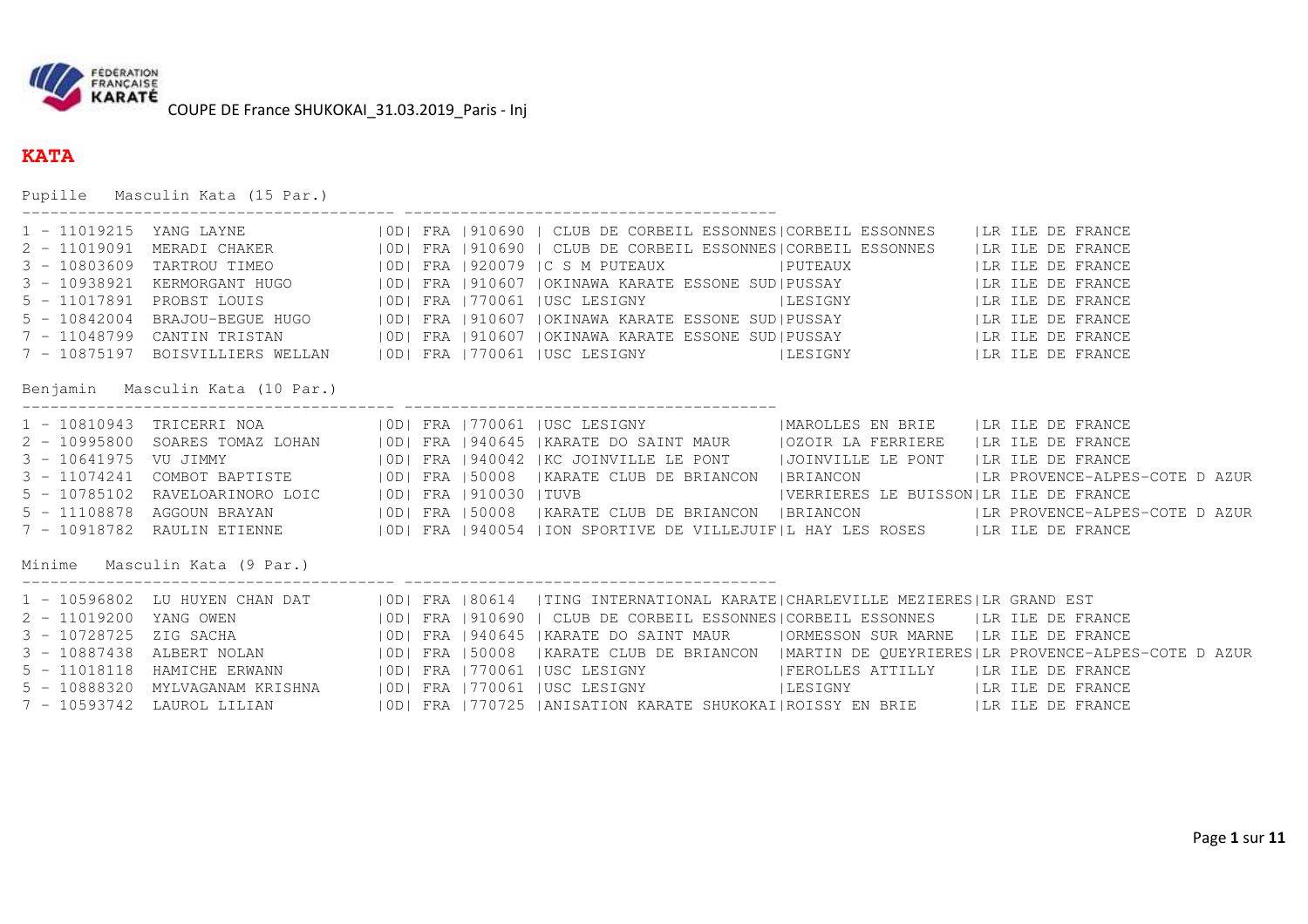

Cadet Masculin Kata (6 Par.)

|                                                                                    |                                |  | 1 - 10303615 THIVENDRARAJAH CHATHVEEK  OD  FRA   920079   C S M PUTEAUX   PUTEAUX   LA ILE DE FRANCE<br>2 - 10785101 RAVELOARINORO LUCAS   OD  FRA   910030   TUVB   VERRIERES LE BUISSON LR ILE DE FRANCE<br>3 - 10934753 ELARRAS RAYAN   OD  FRA   770061   USC LESIGNY   LESIGNY   LESIGNY   LA ILE DE FRANCE<br>3 - 10573346 SERRA O BRIAN   0D  FRA   770061   USC LESIGNY   GRISY SUISNES   LR ILE DE FRANCE                                                                                                                                                                                                                                                                                                                                                                                                                                                            |  |  |
|------------------------------------------------------------------------------------|--------------------------------|--|-------------------------------------------------------------------------------------------------------------------------------------------------------------------------------------------------------------------------------------------------------------------------------------------------------------------------------------------------------------------------------------------------------------------------------------------------------------------------------------------------------------------------------------------------------------------------------------------------------------------------------------------------------------------------------------------------------------------------------------------------------------------------------------------------------------------------------------------------------------------------------|--|--|
|                                                                                    | Junior Masculin Kata (3 Par.)  |  |                                                                                                                                                                                                                                                                                                                                                                                                                                                                                                                                                                                                                                                                                                                                                                                                                                                                               |  |  |
|                                                                                    | Senior Masculin Kata (15 Par.) |  | 1 - 10363001 MARMIGNAT ALEX   0D  FRA   770008   IC DES JEUNES DE THORIGNY  THORIGNY SUR MARNE   LR ILE DE FRANCE<br>2 - 10689727 NGO GABRIEL (1D) FRA   910690   CLUB DE CORBEIL ESSONNES   CORBEIL ESSONNES (IR ILE DE FRANCE<br>3 - 10266323 PARMENTIER HUGO   OD  FRA   770008   IC DES JEUNES DE THORIGNY  THORIGNY SUR MARNE   LR ILE DE FRANCE                                                                                                                                                                                                                                                                                                                                                                                                                                                                                                                         |  |  |
| $3 - 1196344$<br>$3 - 1008399$<br>$5 - 10092779$<br>$5 - 9500582$<br>$7 - 1063845$ | Pupille Féminin Kata (6 Par.)  |  | 1 - 1037772 LAUROL THIERRY   0D   FRA   940060   ROLLES KARATE DO SHUKOKAI   ROISSY EN BRIE   LR ILE DE FRANCE<br>2 - 673774 ANDLAUER STEPHANE   OD  FRA   940677   RES LES ROSES KARATE CLUB  LESIGNY     LR ILE DE FRANCE<br>MION BAILON DOMINIQUE (OD) FRA 1730623  BISSY KARATE CLUB   CHAMBERY     LR AUVERGNE-RHONE-ALPES<br>RANDRIANARISOA HARY   OD  FRA   940060   ROLLES KARATE DO SHUKOKAI  VANVES     LA ILE DE FRANCE<br>LE CORRE ANTOINE (ID) FRA 1780606   NTENTE SPORTIVE DU PERRAY   E PERRAY EN YVELINES   LR ILE DE FRANCE<br>CHENEAU PATRICK   0D  FRA   940060   ROLLES KARATE DO SHUKOKAI   OZOUER LE VOULGIS   LR ILE DE FRANCE<br>BASQUIN LUC   OD  FRA   770008   IC DES JEUNES DE THORIGNY  THORIGNY SUR MARNE   LR ILE DE FRANCE<br>7 - 10286540 MARCHESAN DOMINIQUE   OD  FRA   770048   KARATE SHUKOKAI FERTOIS   COULOMMIERS   LR ILE DE FRANCE |  |  |
|                                                                                    |                                |  | 1 - 10850688 RAVELOARINORO ALYSSA   OD  FRA   910030   TUVB   VERRIERES LE BUISSON LR ILE DE FRANCE<br>2 - 11017860 LE GUICHARD SARAH     0D   FRA   770061   USC LESIGNY   LESIGNY   LESIGNY   LA ILE DE FRANCE<br>3 - 10770206 BOUBRIK ROMAYSSA   0D  FRA   910690   CLUB DE CORBEIL ESSONNES   CORBEIL ESSONNES   LR ILE DE FRANCE<br>3 - 10875153 LIM MAGNE MA+Ã NAM   OD  FRA   770061   USC LESIGNY   LESIGNY   LESIGNY   LR ILE DE FRANCE<br>5 - 10943016 FERREIRA MAEVA   OD  FRA   910030   TUVB   VERRIERES     LA ILE DE FRANCE                                                                                                                                                                                                                                                                                                                                    |  |  |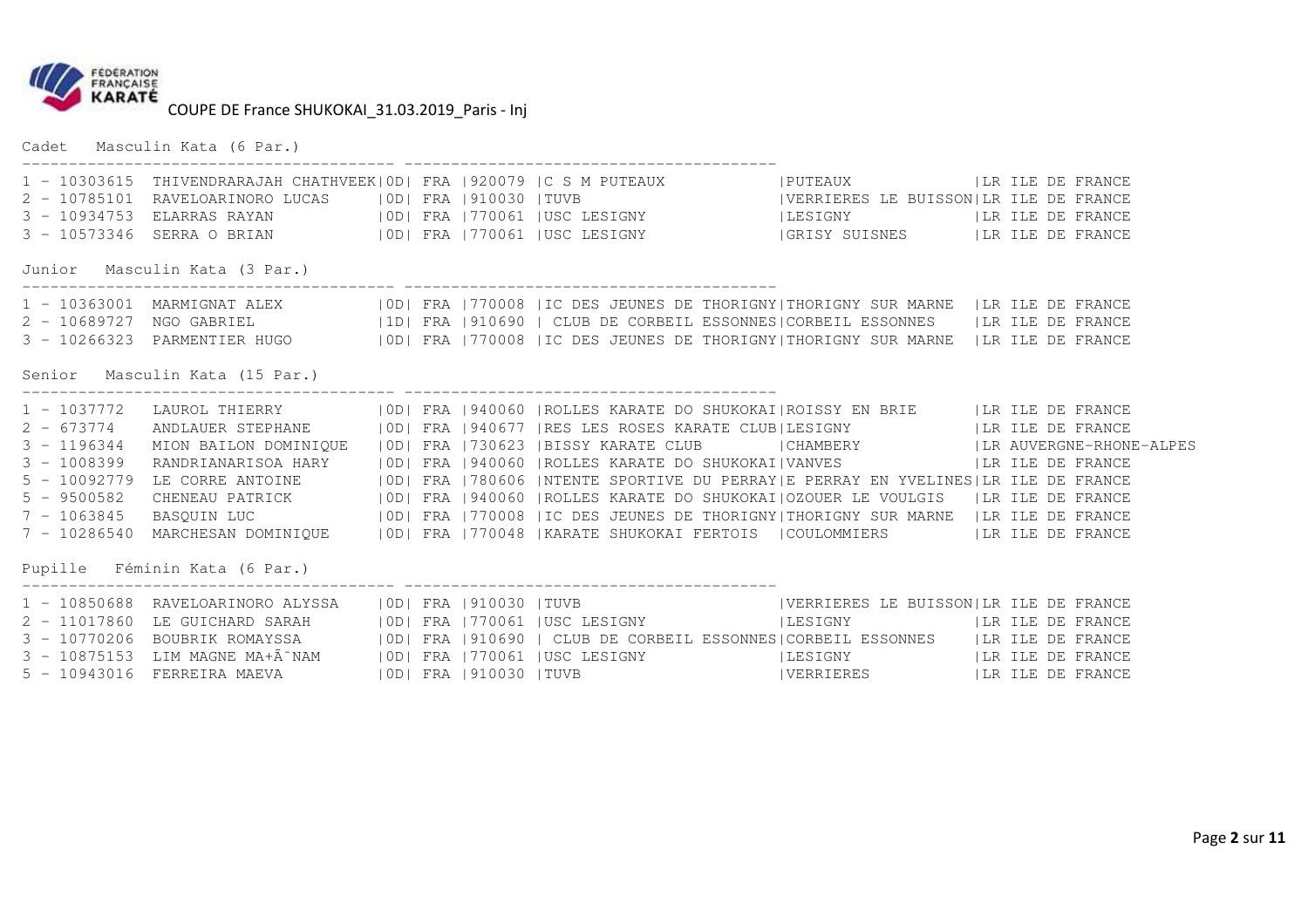

Benjamin Féminin Kata (7 Par.)

| 1 - 11127342 YANG ELICIA (OD) FRA 1910690   CLUB DE CORBEIL ESSONNES CORBEIL ESSONNES   LIR ILE DE FRANCE<br>2 - 10720596 HAFEZAN NELISA (OD) FRA 1920067   COURBEVOIE SPORTS KARATE   PUTEAUX (ILR ILE DE FRANCE - 10927862<br>3 - 11127307 SAIDANI LENA (OD) FRA 1910690   CLUB DE CORBEIL ESSONNES   CORBEIL ESSONNES (IR ILE DE FRANCE<br>5 - 10996618 RAKOTOZAFI SAFIDY   OD  FRA   770060   RATE SHUKOKAI COULOMMIERS   COULOMMIERS     LR ILE DE FRANCE<br>5 - 11017932 VICOMTE INAYA (IDI FRA   770061   USC LESIGNY   LESIGNY   LESIGNY   LA ILE DE FRANCE<br>Minime Féminin Kata (5 Par.) |  |  |  |
|-----------------------------------------------------------------------------------------------------------------------------------------------------------------------------------------------------------------------------------------------------------------------------------------------------------------------------------------------------------------------------------------------------------------------------------------------------------------------------------------------------------------------------------------------------------------------------------------------------|--|--|--|
| 1 - 10656267 HAFEZAN MARISSA   OD  FRA   920067   COURBEVOIE SPORTS KARATE   PUTEAUX   LA ILE DE FRANCE<br>2 - 10641978 VU JULINE   0D  FRA   940042   KC JOINVILLE LE PONT   JOINVILLE LE PONT   LR ILE DE FRANCE<br>3 - 10948797 CHERID LIANA MAY   0D  FRA   770061   USC LESIGNY   TOURNAN EN BRIE   LR ILE DE FRANCE<br>3 - 10819116 QUESNEL AURIANE   OD  FRA   940645   KARATE DO SAINT MAUR   CHAMPIGNY SUR MARNE   LR ILE DE FRANCE<br>Cadet Féminin Kata (6 Par.)                                                                                                                         |  |  |  |
| 1 - 10507475 RICOU MELINE   0D   FRA   770061   USC LESIGNY   LESIGNY   LESIGNY   LA ILE DE FRANCE<br>2 - 10552365 DEPREAUX TIPHANIE   0D  FRA   780606   NTENTE SPORTIVE DU PERRAY   E PERRAY EN YVELINES   LR ILE DE FRANCE<br>3 - 10629879 LU XINGNI (OD  FRA   80614   TING INTERNATIONAL KARATE   CHARLEVILLE MEZIERES   LR GRAND EST<br>3 - 10747727 LARRERE MELINE   0D  FRA   50008   KARATE CLUB DE BRIANCON   BRIANCON   LR PROVENCE-ALPES-COTE DAZUR<br>Junior Féminin Kata (3 Par.)                                                                                                     |  |  |  |
| Senior Féminin Kata (10 Par.)                                                                                                                                                                                                                                                                                                                                                                                                                                                                                                                                                                       |  |  |  |
| 3 - 11007281 PARFAIT SYLVIE   0D  FRA   770048   KARATE SHUKOKAI FERTOIS   CHAMIGNY     LR ILE DE FRANCE<br>5 - 10347687 SEBBAN LEA (IDI FRA 1770725   ANISATION KARATE SHUKOKAI   OZOUER LE VOULGIS   LR ILE DE France                                                                                                                                                                                                                                                                                                                                                                             |  |  |  |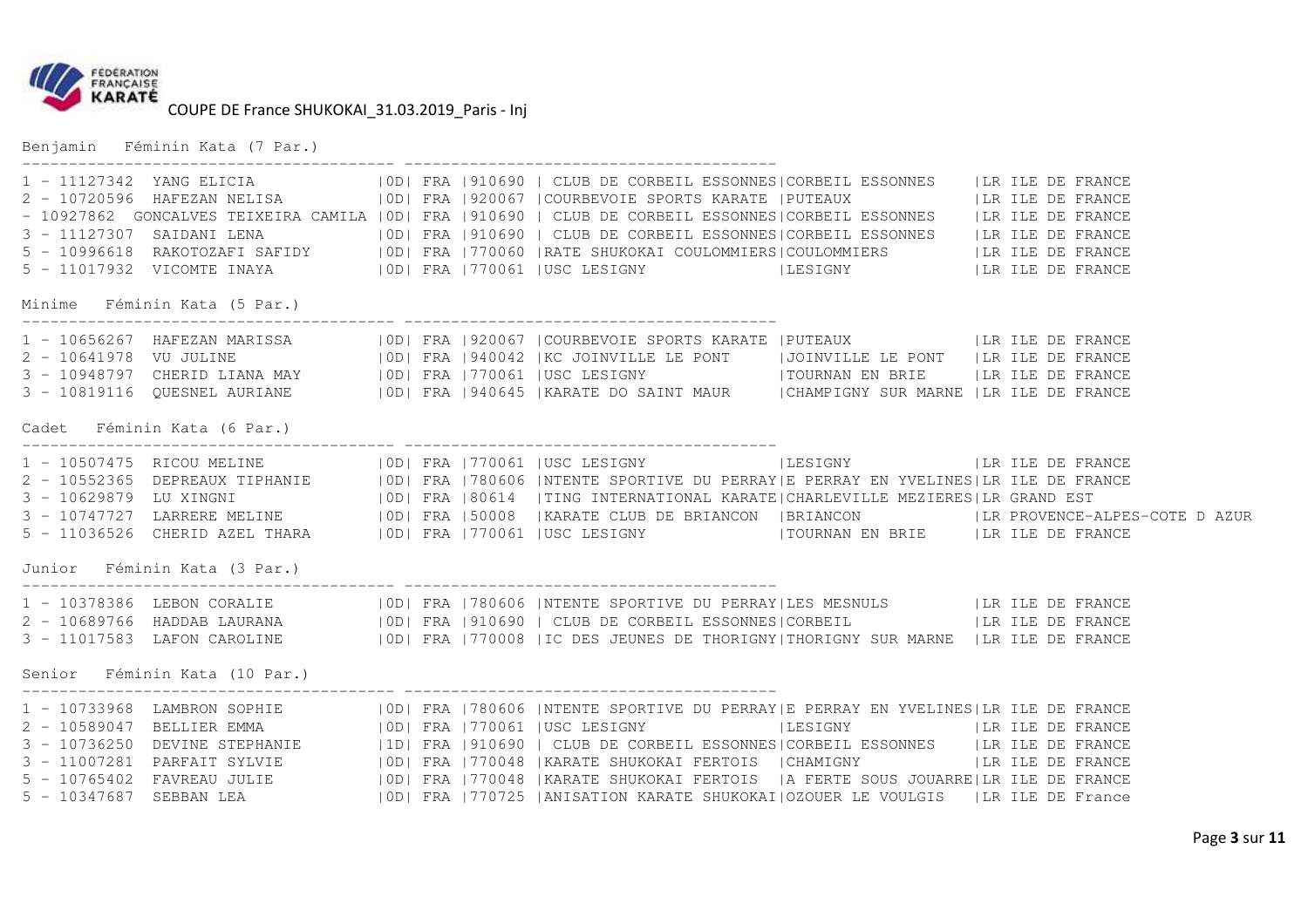

## **COMBATS**

Pupille -25 Kg§ Masculin Kumité (2 Par.) ---------------------------------------- ---------------------------------------- 1 - 11019215 YANG LAYNE |0D| FRA |910690 | CLUB DE CORBEIL ESSONNES|CORBEIL ESSONNES |LR ILE DE FRANCE 2 - 10875197 BOISVILLIERS WELLAN |0D| FRA |770061 |USC LESIGNY |LESIGNY |LR ILE DE FRANCE Pupille -30 Kg§ Masculin Kumité (10 Par.) ---------------------------------------- ---------------------------------------- - 10721869 AREVALO HERNANDEZ PEDRO BA|OD| FRA |920067 |COURBEVOIE SPORTS KARATE |COURBEVOIE | |LR ILE DE FRANCE<br>2 - 10805751 HIRACHE AHMED | |OD| FRA |920067 |COURBEVOIE SPORTS KARATE |COURBEVOIE | |LR ILE DE FRANCE 3 - 10831095 COHEN GUILLOT SAM (DD|FRA |940645 |KARATE DO SAINT MAUR (IST MAUR DES FOSSES |LR ILE DE FRANCE)<br>3 - 10987682 GUIHARD VALENTIN (DD|FRA |770725 |ANISATION KARATE SHUKOKAI|OZOUER LE VOULGIS |LR ILE DE FRANCE<br>5 - 7 - 11019091 MERADI CHAKER |0D| FRA |910690 | CLUB DE CORBEIL ESSONNES|CORBEIL ESSONNES |LR ILE DE FRANCE Pupille -35 Kg§ Masculin Kumité (4 Par.) ---------------------------------------- ---------------------------------------- 1 - 10823008 RASSACHACK NOLAN |OD| FRA |930709 |ITE SEVRAN SECTION KARATE|VILLEPARISIS |LR ILE DE FRANCE 2 - 10999905 MILOUDI RAYAN |OD| FRA |940054 |ION SPORTIVE DE VILLEJUIF|VILLEJUIF |LR ILE DE FRANCE<br>3 - 10721803 BELIN MELVIN |OD| FRA |280013 |S MAINTENON PIERRE KARATE|RANCIERES EN DROUAIS|LR CEN Pupille -45 Kg§ Masculin Kumité (3 Par.) ---------------------------------------- ---------------------------------------- 1 - 11018193 SY SAIDOU |0D| FRA |770008 |IC DES JEUNES DE THORIGNY|THORIGNY SUR MARNE |LR ILE DE FRANCE 2 - 11017891 PROBST LOUIS |OD| FRA |770061 |USC LESIGNY |LESIGNY |LR ILE DE FRANCE<br>3 - 10842025 RENNINGER THIMEO |OD| FRA |910607 |OKINAWA KARATE ESSONE SUD|PUSSAY Pupille +50 Kg§ Masculin Kumité (1 Par.) ---------------------------------------- ---------------------------------------- 1 - 10971643 NIJEAN RAYANE |0D| FRA |940054 |ION SPORTIVE DE VILLEJUIF|VILLEJUIF |LR ILE DE FRANCE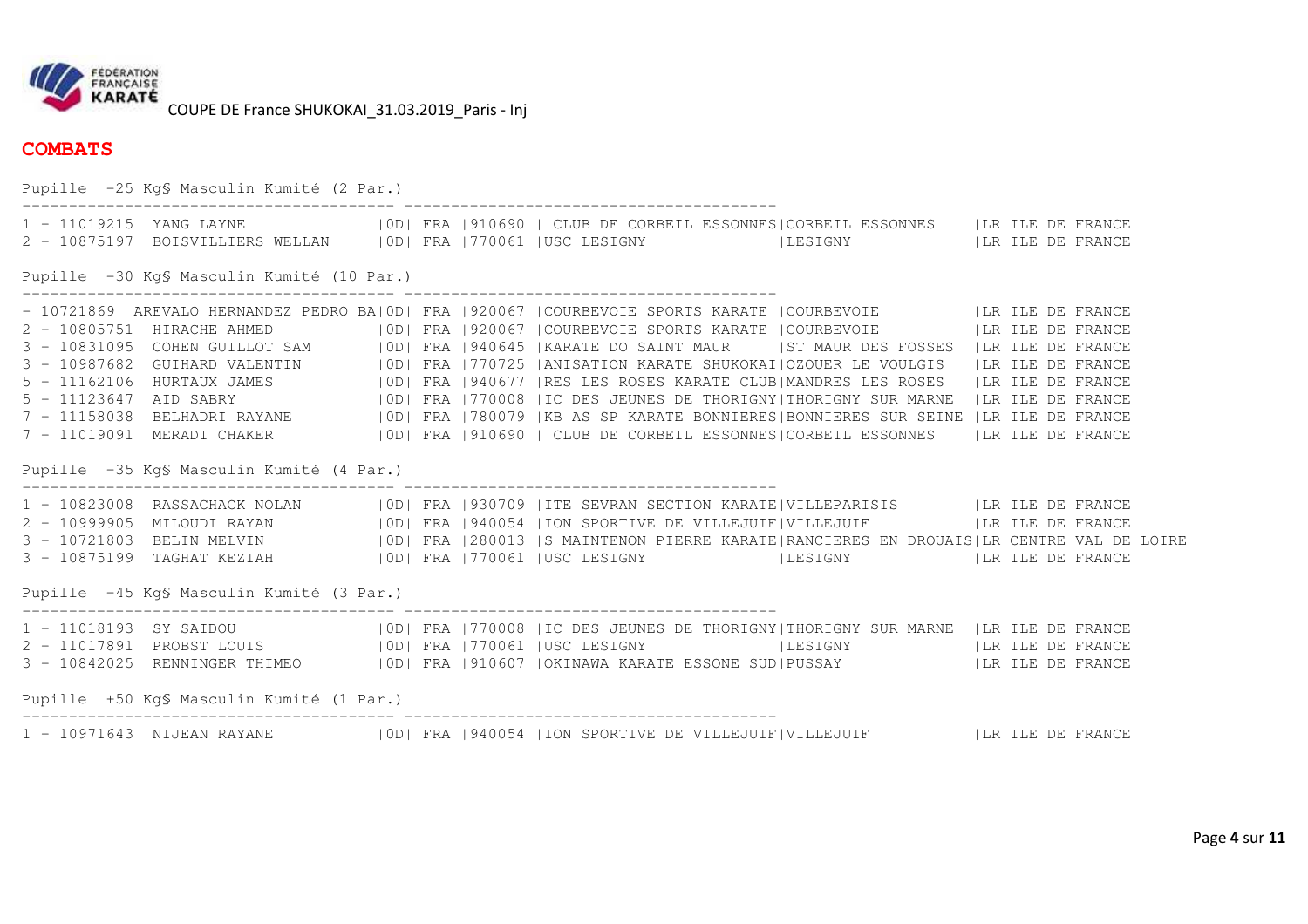

Benjamin -30 Kg§ Masculin Kumité (6 Par.)

|                                            | Benjamin -35 KqS Masculin Kumité (5 Par.)  |  |  |  |                                                                                                                                                                                                                                      |  |  | 900   FRANCE   10744151 SABZEH MIKA   100   FRANCE   1000   FRANCE   11068941 EL HADDIOUI YACIR   100   FRANCE   11068941 EL HADDIOUI YACIR   100   FRANCE ALRE AS SP KARATE BONNIERES   BONNIERES SUR SEINE   LR ILE DE FRANC |  |
|--------------------------------------------|--------------------------------------------|--|--|--|--------------------------------------------------------------------------------------------------------------------------------------------------------------------------------------------------------------------------------------|--|--|--------------------------------------------------------------------------------------------------------------------------------------------------------------------------------------------------------------------------------|--|
|                                            |                                            |  |  |  |                                                                                                                                                                                                                                      |  |  |                                                                                                                                                                                                                                |  |
|                                            |                                            |  |  |  | 1 - 10774937 ABED YOUNESS (10D) FRA 1780079 KB AS SP KARATE BONNIERES  BONNIERES SUR SEINE  LR ILE DE FRANCE<br>2 - 10810943 TRICERRI NOA (10D) FRA 1770061  USC LESIGNY (MAROLLES EN BRIE  LR ILE DE FRANCE<br>3 - 10653839 JEAN SA |  |  |                                                                                                                                                                                                                                |  |
|                                            |                                            |  |  |  |                                                                                                                                                                                                                                      |  |  |                                                                                                                                                                                                                                |  |
|                                            |                                            |  |  |  |                                                                                                                                                                                                                                      |  |  |                                                                                                                                                                                                                                |  |
|                                            |                                            |  |  |  | 5 - 10918782 RAULIN ETIENNE   OD  FRA   940054   ION SPORTIVE DE VILLEJUIF   VILLEJUIF     LR ILE DE FRANCE                                                                                                                          |  |  |                                                                                                                                                                                                                                |  |
|                                            | Benjamin -40 Kg\$ Masculin Kumité (3 Par.) |  |  |  |                                                                                                                                                                                                                                      |  |  |                                                                                                                                                                                                                                |  |
|                                            |                                            |  |  |  | 1 - 10639398 BLINET ETHAN   10D  FRA   780606   NTENTE SPORTIVE DU PERRAY E PERRAY EN YVELINES LR ILE DE FRANCE<br>2 - 10785102 RAVELOARINORO LOIC   10D  FRA   910030   TUVB   YERRIERES LE BUISSON LR ILE DE FRANCE                |  |  |                                                                                                                                                                                                                                |  |
|                                            |                                            |  |  |  |                                                                                                                                                                                                                                      |  |  |                                                                                                                                                                                                                                |  |
|                                            |                                            |  |  |  |                                                                                                                                                                                                                                      |  |  |                                                                                                                                                                                                                                |  |
| Benjamin -45 Kg\$ Masculin Kumité (5 Par.) |                                            |  |  |  |                                                                                                                                                                                                                                      |  |  |                                                                                                                                                                                                                                |  |
|                                            |                                            |  |  |  | 1 - 10636815 GIANNAKOPOULOS ALEXIS   OD  FRA   930709   ITE SEVRAN SECTION KARATE   VILLEPINTE   LA ILE DE FRANCE                                                                                                                    |  |  |                                                                                                                                                                                                                                |  |
|                                            |                                            |  |  |  | 2 - 10726285 HIRACHE AYMANE   0D  FRA   920067   COURBEVOIE SPORTS KARATE   COURBEVOIE     LR ILE DE FRANCE                                                                                                                          |  |  |                                                                                                                                                                                                                                |  |
|                                            |                                            |  |  |  | 3 - 11036517 NOVAK DYLAN   0D  FRA   920067   COURBEVOIE SPORTS KARATE   BOIS COLOMBES   LR ILE DE FRANCE                                                                                                                            |  |  |                                                                                                                                                                                                                                |  |
|                                            |                                            |  |  |  | 3 - 10915554 MANSAR ILYES   0D  FRA   920067   COURBEVOIE SPORTS KARATE   COURBEVOIE   LR ILE DE FRANCE                                                                                                                              |  |  |                                                                                                                                                                                                                                |  |
|                                            |                                            |  |  |  |                                                                                                                                                                                                                                      |  |  |                                                                                                                                                                                                                                |  |
| Benjamin -50 Kq\$ Masculin Kumité (2 Par.) |                                            |  |  |  |                                                                                                                                                                                                                                      |  |  |                                                                                                                                                                                                                                |  |
|                                            |                                            |  |  |  | 1 - 10744864 GASST HUGO (IOD) FRA   950695   URAKEN KARATE CLUB   GRISY LES PLATRES   LR ILE DE FRANCE                                                                                                                               |  |  |                                                                                                                                                                                                                                |  |
|                                            |                                            |  |  |  |                                                                                                                                                                                                                                      |  |  | 2 - 11141651 BOUZENOUNT MOHAMED   OD  FRA   50008   KARATE CLUB DE BRIANCON   BRIANCON   LR PROVENCE-ALPES-COTE DAZUR                                                                                                          |  |
| Benjamin -55 Kg\$ Masculin Kumité (1 Par.) |                                            |  |  |  |                                                                                                                                                                                                                                      |  |  |                                                                                                                                                                                                                                |  |
|                                            |                                            |  |  |  | 1 - 10772732 CLAIRY THOMAILLY   0D  FRA   770048   KARATE SHUKOKAI FERTOIS   A FERTE SOUS JOUARRE   LR ILE DE FRANCE                                                                                                                 |  |  |                                                                                                                                                                                                                                |  |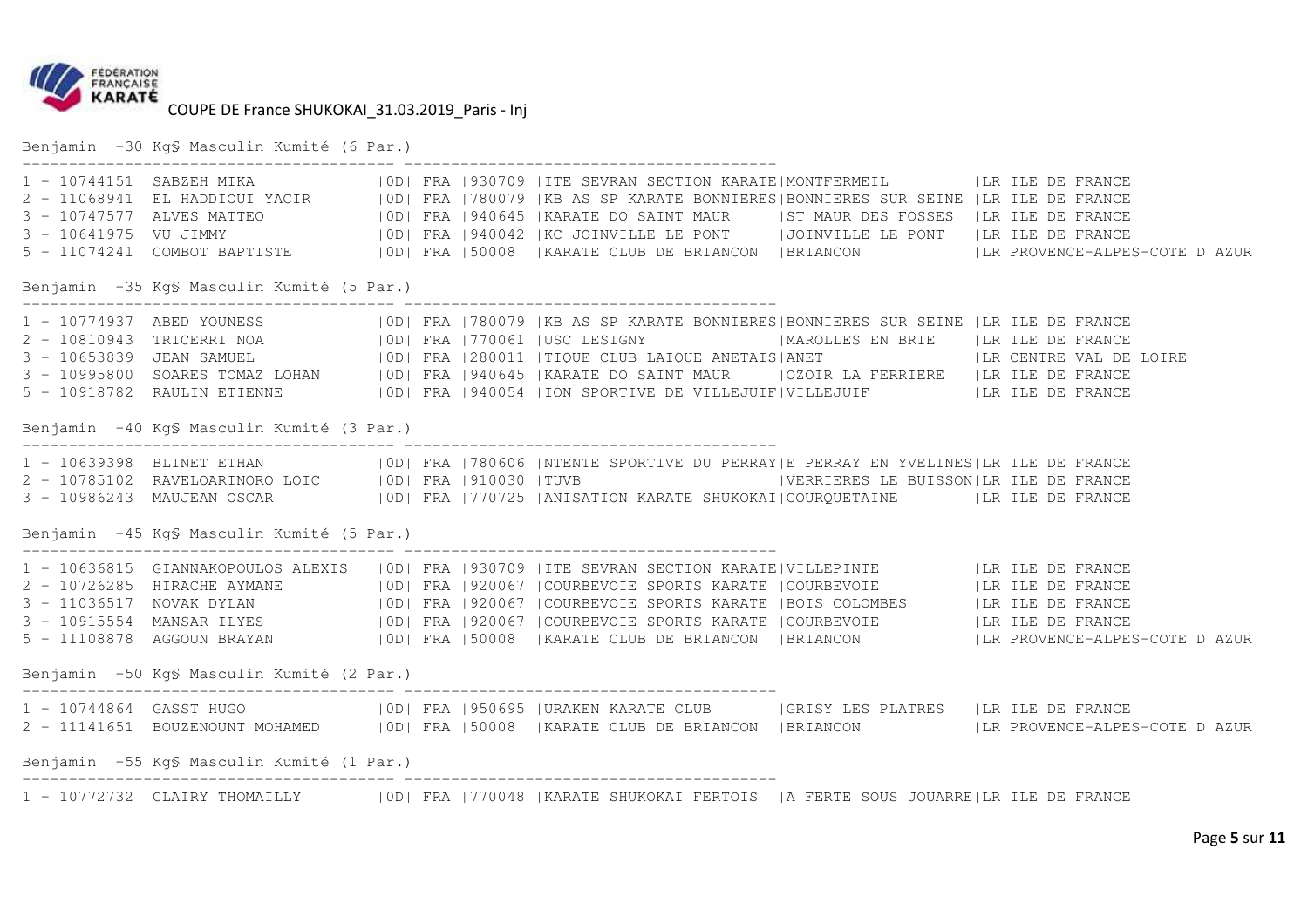

Benjamin +55 Kg§ Masculin Kumité (1 Par.) ---------------------------------------- ---------------------------------------- 1 - 10984552 BAAZAOUI RAYAN |0D| FRA |940677 |RES LES ROSES KARATE CLUB|MANDRES LES ROSES |LR ILE DE FRANCE Minime -35 Kg§ Masculin Kumité (5 Par.) ---------------------------------------- ---------------------------------------- 1 - 10459468 ALLAF MATHIEU |0D| FRA |920067 |COURBEVOIE SPORTS KARATE |COURBEVOIE |LR ILE DE FRANCE 2 - 10623541 MERIN LEO |0D| FRA |940047 |E DO CLUB LIMEIL BREVANNE|LIMEIL BREVANNES |LR ILE DE FRANCE 3 - 11123700 DIEUJUSTE KEVENO |OD| FRA |770008 |IC DES JEUNES DE THORIGNY|THORIGNY SUR MARNE |LR ILE DE FRANCE<br>3 - 11019200 YANG OWEN |OD| FRA |910690 | CLUB DE CORBEIL ESSONNES|CORBEIL ESSONNES | Minime -40 Kg§ Masculin Kumité (6 Par.) ---------------------------------------- ---------------------------------------- 1 - 10569784 ODLUM MIGUEL (100| FRA |910631 |TE CLUB DE VIRY CHATILLON|VIRY-CHATILLON (1 LR ILE DE FRANCE)<br>2 - 10888320 MYLVAGANAM KRISHNA (10D| FRA |770061 |USC LESIGNY (11) |LESIGNY (12) |LR ILE DE FRANCE<br>3 - 10831089 CO Minime -45 Kg§ Masculin Kumité (1 Par.) ---------------------------------------- ---------------------------------------- 1 - 10596802 LU HUYEN CHAN DAT |0D| FRA |80614 |TING INTERNATIONAL KARATE|CHARLEVILLE MEZIERES|LR GRAND EST Minime -50 Kg§ Masculin Kumité (3 Par.) ---------------------------------------- ---------------------------------------- 1 - 10676352 HAMIDOUCHE MOUNDIR |OD| FRA |930709 |ITE SEVRAN SECTION KARATE|SEVRAN |LR ILE DE FRANCE 2 - 10964834 PINCON THOMAS |0D| FRA |770725 |ANISATION KARATE SHUKOKAI|OZOUER LE VOULGIS |LR ILE DE FRANCE<br>3 - 11086999 PRE YANNIS |0D| FRA |940054 |ION SPORTIVE DE VILLEJUIF|VILLEJUIF Minime -55 Kg§ Masculin Kumité (2 Par.) ---------------------------------------- ---------------------------------------- 1 - 10487185 DELEHAYE TOM |OD| FRA |920067 |COURBEVOIE SPORTS KARATE |COURBEVOIE |LR ILE DE FRANCE<br>2 - 10569408 EL HADDIOUI IMRAN |OD| FRA |780079 |KB AS SP KARATE BONNIERES|BONNIERES SUR SEINE | Minime +65 Kg§ Masculin Kumité (1 Par.) ---------------------------------------- ---------------------------------------- 1 - 10623540 MATOSHI LORIK |0D| FRA |940047 |E DO CLUB LIMEIL BREVANNE|LIMEIL BREVANNES |LR ILE DE FRANCE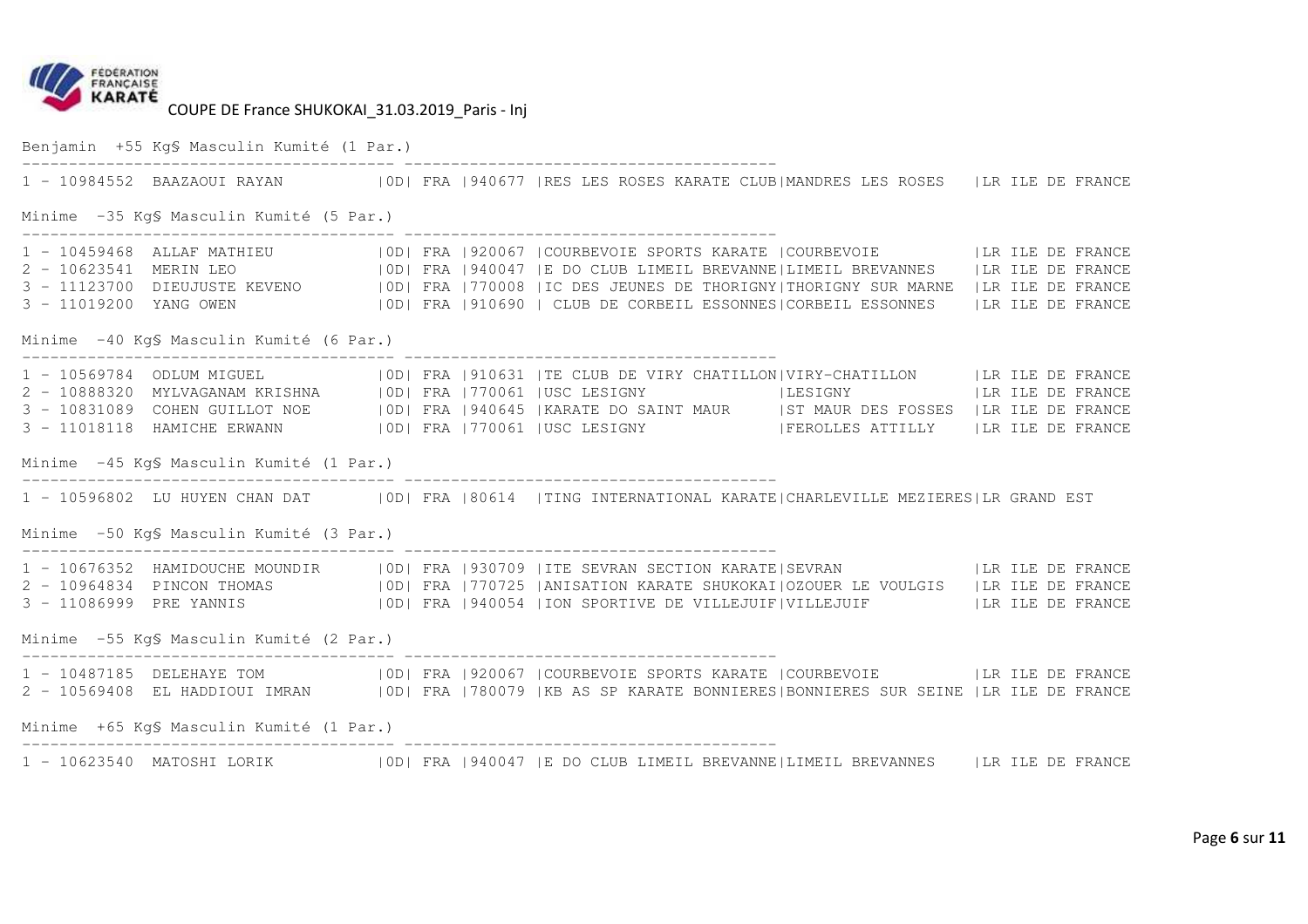

Cadet -52 Kg§ Masculin Kumité (3 Par.)

|                                          |                                         |  |  |  | 1 - 10785101 RAVELOARINORO LUCAS   OD  FRA   910030   TUVB   VERRIERES LE BUISSON LR ILE DE FRANCE<br>3 - 10523098 ROBIN GABRIEL (IDI FRA   910631   TE CLUB DE VIRY CHATILLON  VIRY CHATILLON   LR ILE DE FRANCE                                                                                                                                      |  |                                                                                                              |  |  |
|------------------------------------------|-----------------------------------------|--|--|--|--------------------------------------------------------------------------------------------------------------------------------------------------------------------------------------------------------------------------------------------------------------------------------------------------------------------------------------------------------|--|--------------------------------------------------------------------------------------------------------------|--|--|
| Cadet -63 KgS Masculin Kumité (1 Par.)   |                                         |  |  |  |                                                                                                                                                                                                                                                                                                                                                        |  |                                                                                                              |  |  |
|                                          |                                         |  |  |  |                                                                                                                                                                                                                                                                                                                                                        |  | 1 - 10469368 BRUNO JOHAN (IDI FRA 150008   KARATE CLUB DE BRIANCON   BRIANCON   LR PROVENCE-ALPES-COTE DAZUR |  |  |
|                                          | Cadet -70 Kg\$ Masculin Kumité (2 Par.) |  |  |  |                                                                                                                                                                                                                                                                                                                                                        |  |                                                                                                              |  |  |
|                                          |                                         |  |  |  | 1 - 10391813 MUSTAFOSKI ANTOINE   OD  FRA   940042   KC JOINVILLE LE PONT     JOINVILLE LE PONT   LR ILE DE FRANCE<br>2 - 10895533 BUZNER FLAVIUS   OD  FRA   280011   TIQUE CLUB LAIQUE ANETAIS ANET   LR CENTRE VAL DE LOIRE                                                                                                                         |  |                                                                                                              |  |  |
| Junior -61 Kg\$ Masculin Kumité (3 Par.) |                                         |  |  |  |                                                                                                                                                                                                                                                                                                                                                        |  |                                                                                                              |  |  |
|                                          |                                         |  |  |  | 1 - 10363001 MARMIGNAT ALEX   0D  FRA   770008   IC DES JEUNES DE THORIGNY  THORIGNY SUR MARNE   LR ILE DE FRANCE<br>2 - 10266323 PARMENTIER HUGO   OD  FRA   770008   IC DES JEUNES DE THORIGNY  THORIGNY SUR MARNE   LR ILE DE FRANCE<br>3 - 10689727 NGO GABRIEL (1D) FRA   910690   CLUB DE CORBEIL ESSONNES   CORBEIL ESSONNES   LA ILE DE FRANCE |  |                                                                                                              |  |  |
| Junior -68 Kg\$ Masculin Kumité (1 Par.) |                                         |  |  |  |                                                                                                                                                                                                                                                                                                                                                        |  |                                                                                                              |  |  |
|                                          |                                         |  |  |  | 1 - 10523116 BERNARDO M JUNIOR   0D   FRA   910631   TE CLUB DE VIRY CHATILLON   VIRY CHATILLON     LR ILE DE FRANCE                                                                                                                                                                                                                                   |  |                                                                                                              |  |  |
| Junior -76 KgS Masculin Kumité (2 Par.)  |                                         |  |  |  |                                                                                                                                                                                                                                                                                                                                                        |  |                                                                                                              |  |  |
|                                          |                                         |  |  |  | 1 - 10583401 HEMA KOPLAN (OD  FRA   940026   CLUB BUDOKAN THIAIS   VITRY SUR SEINE   LR ILE DE FRANCE<br>2 - 10710861 ALBERDA KILLIAN   0D  FRA   940047   E DO CLUB LIMEIL BREVANNE  LIMEIL BREVANNES   LR ILE DE FRANCE                                                                                                                              |  |                                                                                                              |  |  |
| Junior +76 KgS Masculin Kumité (1 Par.)  |                                         |  |  |  |                                                                                                                                                                                                                                                                                                                                                        |  |                                                                                                              |  |  |
|                                          |                                         |  |  |  | 1 - 10395866 VASSORT AURELIEN   OD  FRA   280011   TIQUE CLUB LAIQUE ANETAIS  LIGNEROLLES   LR CENTRE VAL DE LOIRE                                                                                                                                                                                                                                     |  |                                                                                                              |  |  |
| Senior -60 Kg\$ Masculin Kumité (1 Par.) |                                         |  |  |  |                                                                                                                                                                                                                                                                                                                                                        |  |                                                                                                              |  |  |
|                                          |                                         |  |  |  | 1 - 10236958 PETIT VALENTIN (OD) FRA   910030   TUVB   LES BORDES   LA ILE DE FRANCE                                                                                                                                                                                                                                                                   |  |                                                                                                              |  |  |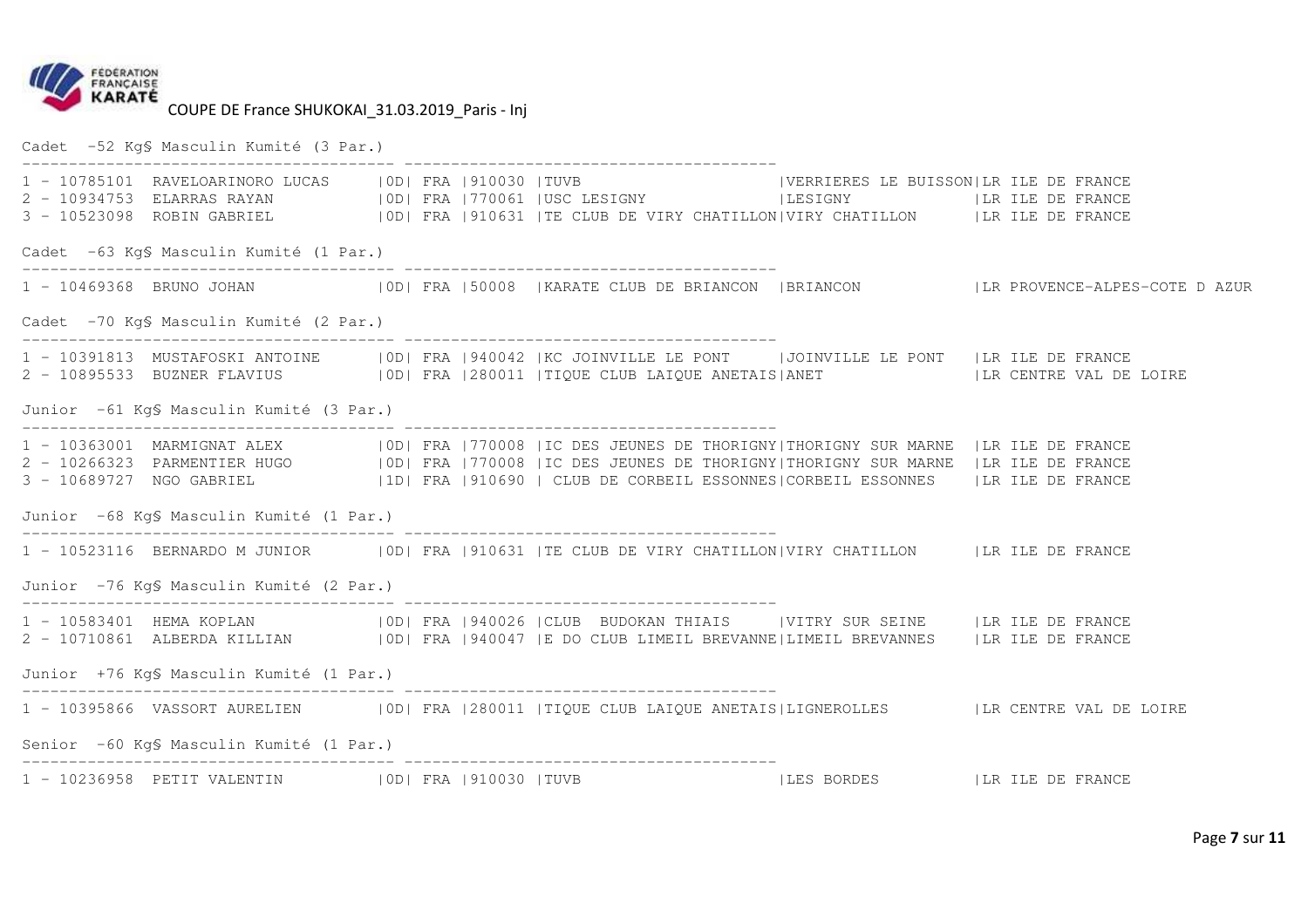

Senior -67 Kg§ Masculin Kumité (1 Par.) ---------------------------------------- ---------------------------------------- ILESIGNY ILR ILE DE FRANCE 1 - 10043269 MORVANT NICOLAS | OD| FRA | 770061 | USC LESIGNY Senior -84 Kg§ Masculin Kumité (3 Par.) ---------------------------------------- ---------------------------------------- 1 - 9229484 PASCOLI TEDDY |OD| FRA |280011 |TIQUE CLUB LAIQUE ANETAIS|ROUVRES |LR CENTRE VAL DE LOIRE<br>2 - 11017588 LAFON GUILLAUME |OD| FRA |770008 |IC DES JEUNES DE THORIGNY|THORIGNY SUR 3 - 1147823 FUENTES STEPHANE |0D| FRA |940677 |RES LES ROSES KARATE CLUB|BOISSY ST LEGER |LR ILE DE FRANCE Senior +84 Kg§ Masculin Kumité (3 Par.) ---------------------------------------- ---------------------------------------- 1 - 9592208 PASCOLI VALENTIN |OD| FRA |280011 |TIQUE CLUB LAIQUE ANETAIS|ROUVRES |LR CENTRE VAL DE LOIRE<br>2 - 9388351 DUVAUCHEL SAMUEL |OD| FRA |780606 |NTENTE SPORTIVE DU PERRAY|FAVEROLLES Pupille -25 Kg§ Féminin Kumité (3 Par.) ---------------------------------------- ---------------------------------------- 1 - 11039999 LACHGAGUI YOUSRA |0D| FRA |780734 |N KARATE CLUB DE BUCHELAY|BUCHELAY |LR ILE DE FRANCE LR ILE DE FRANCE 2 - 10875153 LIM MAGNE MA+Ã<sup>-</sup>NAM | OD| FRA |770061 |USC LESIGNY | |LESIGNY | |LESIGNY 3 - 11017860 LE GUICHARD SARAH |0D| FRA |770061 |USC LESIGNY |LESIGNY |LR ILE DE FRANCE Pupille -30 Kg§ Féminin Kumité (4 Par.) ---------------------------------------- ---------------------------------------- 1 - 10965362 BENSLIMANE RACHA |OD| FRA |780734 |N KARATE CLUB DE BUCHELAY|MANTES LA VILLE |LR ILE DE FRANCE<br>2 - 10987171 LALLEMAND SORAYA |OD| FRA |770048 |KARATE SHUKOKAI FERTOIS |A FERTE SOUS JOUARRE|LR 3 - 10850688 RAVELOARINORO ALYSSA |0D| FRA |910030 |TUVB |VERRIERES LE BUISSON|LR ILE DE FRANCE Pupille -35 Kg§ Féminin Kumité (1 Par.) ---------------------------------------- ---------------------------------------- 1 - 10925697 KHACEF SOUNDOUS | |OD| FRA |780734 |N KARATE CLUB DE BUCHELAY|MANTES LA VILLE | |LR ILE DE FRANCE Pupille -45 Kg§ Féminin Kumité (1 Par.) ---------------------------------------- ---------------------------------------- 1 - 10770206 BOUBRIK ROMAYSSA |0D| FRA |910690 | CLUB DE CORBEIL ESSONNES|CORBEIL ESSONNES |LR ILE DE FRANCE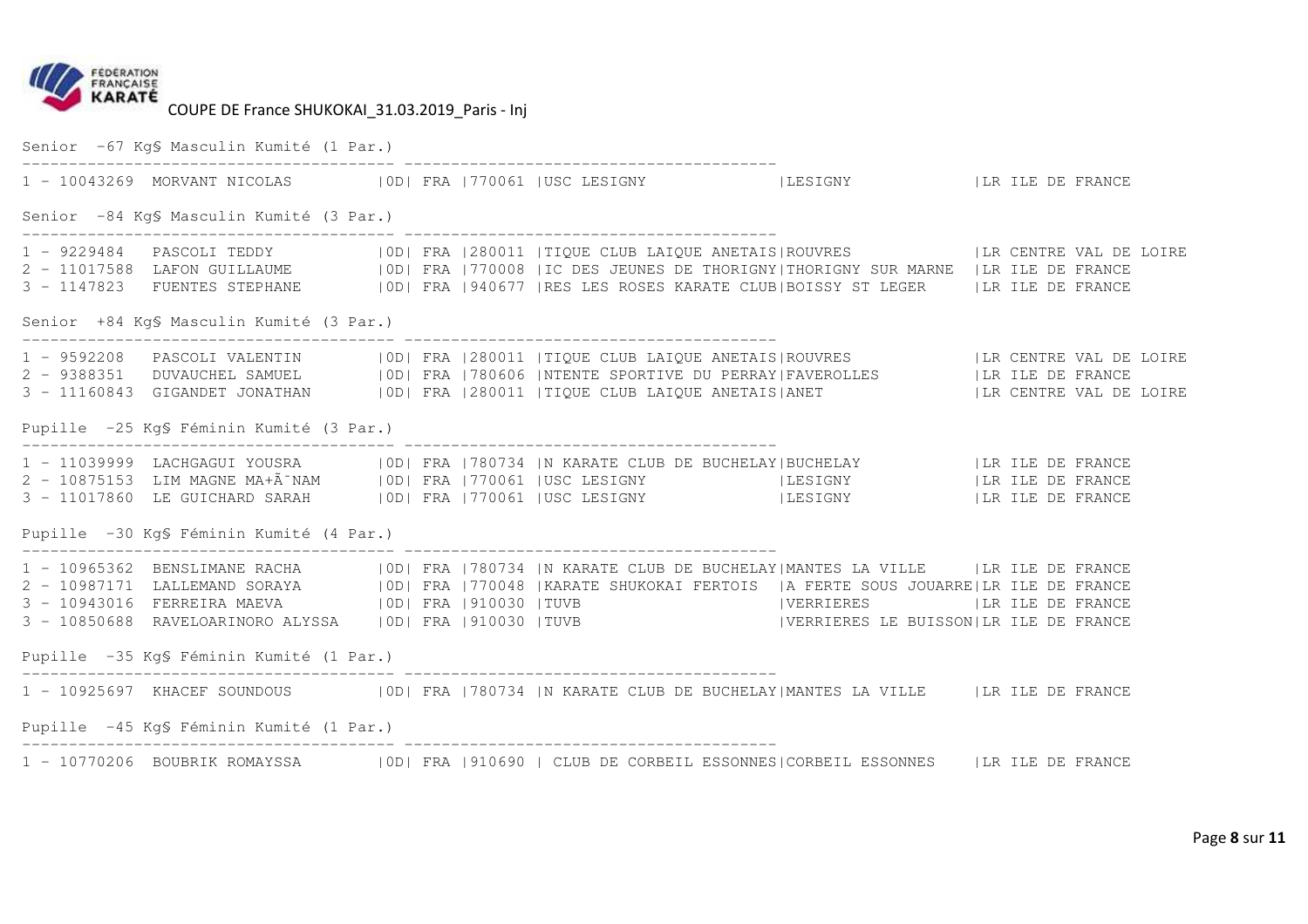

Benjamin -30 Kg§ Féminin Kumité (1 Par.) ---------------------------------------- ---------------------------------------- 1 - 10857279 KHACEF TESNIM |0D| FRA |780734 |N KARATE CLUB DE BUCHELAY|MANTES LA VILLE |LR ILE DE FRANCE Benjamin -35 Kg§ Féminin Kumité (9 Par.) ---------------------------------------- ---------------------------------------- 1 - 10720596 HAFEZAN NELISA |OD| FRA |920067 |COURBEVOIE SPORTS KARATE |COURBEVOIE |LR ILE DE FRANCE 2 - 10813963 DHAIBY YASMINE | |OD| FRA |920067 |COURBEVOIE SPORTS KARATE |COURBEVOIE | |LR ILE DE FRANCE<br>3 - 10996618 RAKOTOZAFI SAFIDY | |OD| FRA |770060 |RATE SHUKOKAI COULOMMIERS|COULOMMIERS | |LR ILE DE FRANCE<br>3 - 1100 7 - 10582893 LE BOULER ASTRID |0D| FRA |770008 |IC DES JEUNES DE THORIGNY|LAGNY SUR MARNE |LR ILE DE FRANCE Benjamin -40 Kg§ Féminin Kumité (2 Par.) ---------------------------------------- ---------------------------------------- 1 - 10699651 GUEGAN CALI |0D| FRA |280013 |S MAINTENON PIERRE KARATE|LEVES |LR CENTRE VAL DE LOIRE<br>2 - 10709253 HUET CLAIRE |0D| FRA |920067 |COURBEVOIE SPORTS KARATE |LA GARENNE C Benjamin -45 Kg§ Féminin Kumité (3 Par.) ---------------------------------------- ---------------------------------------- 1 - 10805790 RETORY CELYA |OD| FRA |920067 |COURBEVOIE SPORTS KARATE |ARGENTEUIL |LR ILE DE FRANCE<br>2 - 10699652 GUEGAN MILA |OD| FRA |280013 |S MAINTENON PIERRE KARATE|LEVES |LR CENTR Benjamin -50 Kg§ Féminin Kumité (4 Par.) ---------------------------------------- ---------------------------------------- 1 - 11006032 BELAIDOUNI MARIE LAHNA |0D| FRA |770060 |RATE SHUKOKAI COULOMMIERS|COULOMMIERS |LR ILE DE FRANCE 2 - 10803943 BLIVET MANDY |0D| FRA |280011 |TIQUE CLUB LAIQUE ANETAIS|LA CHAUSSE D IVRY |LR CENTRE VAL DE LOIRE 3 - 11132284 VAUGEOIS CAMILLE |OD| FRA |770061 |USC LESIGNY |FEROLLES ATTILLY |LR ILE DE FRANCE<br>3 - 10802912 NOBRE EMY |OD| FRA |780606 |NTENTE SPORTIVE DU PERRAY|LES ESSARTS LE ROI | Benjamin +50 Kg§ Féminin Kumité (1 Par.) ---------------------------------------- ---------------------------------------- 1 - 10927862 GONCALVES TEIXEIRA CAMIL|0D| FRA |910690 | CLUB DE CORBEIL ESSONNES|CORBEIL ESSONNES |LR ILE DE FRANCE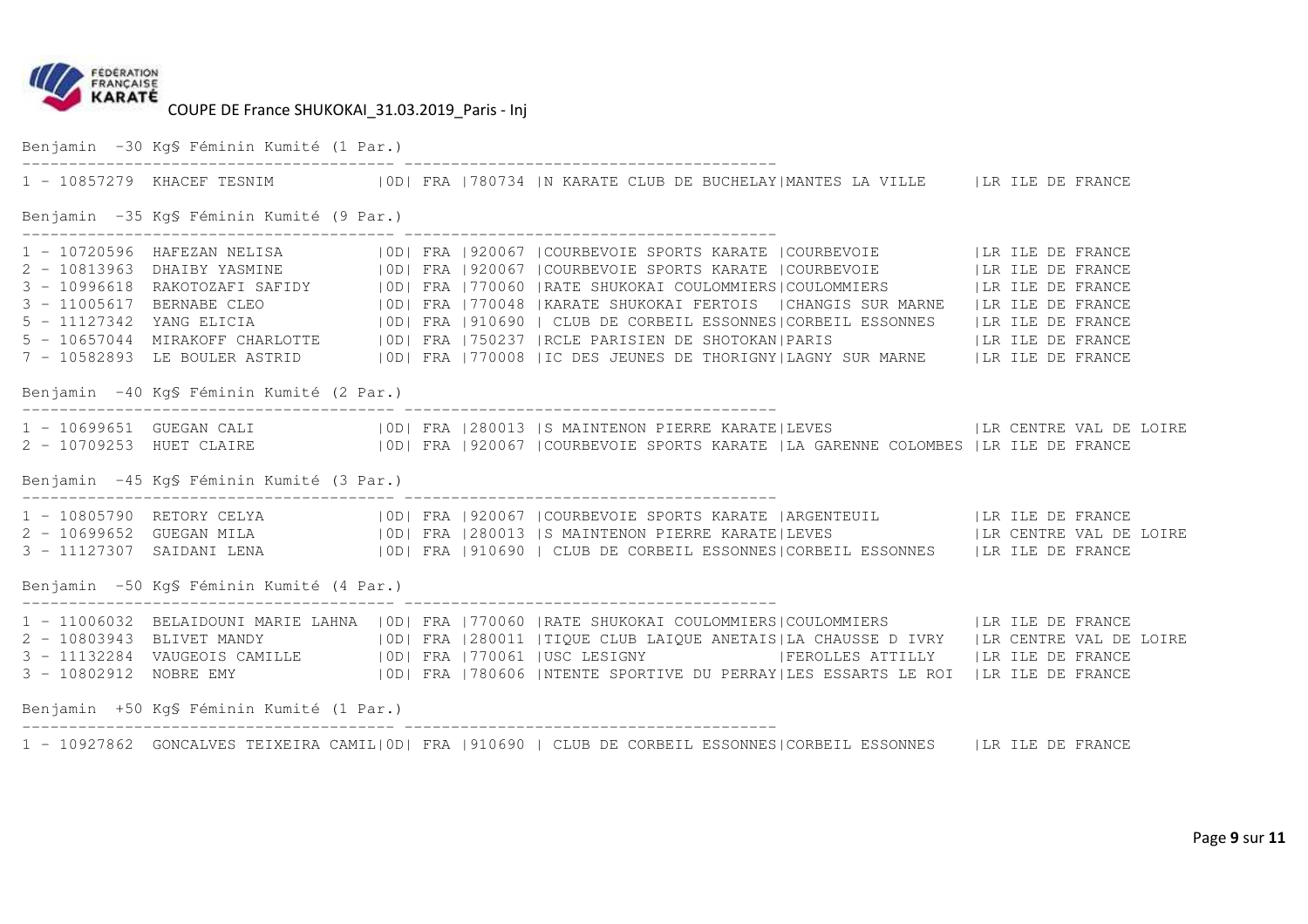

Minime -35 Kg§ Féminin Kumité (2 Par.) ---------------------------------------- ---------------------------------------- IVERRIERES LE BUISSONILR ILE DE FRANCE 1 - 10840853 DUVAL MAEVE | 0D| FRA |910030 |TUVB 2 - 10819116 QUESNEL AURIANE |0D| FRA |940645 |KARATE DO SAINT MAUR |CHAMPIGNY SUR MARNE |LR ILE DE FRANCE Minime -40 Kg§ Féminin Kumité (1 Par.) ---------------------------------------- ---------------------------------------- 1 - 10813961 DHAIBY NISRINE |0D| FRA |920067 |COURBEVOIE SPORTS KARATE |ISSY LES MOULINEAUX |LR ILE DE FRANCE Minime -45 Kg§ Féminin Kumité (1 Par.) ---------------------------------------- ---------------------------------------- 1 - 10656267 HAFEZAN MARISSA |0D| FRA |920067 |COURBEVOIE SPORTS KARATE |COURBEVOIE |LR ILE DE FRANCE Minime -50 Kg§ Féminin Kumité (2 Par.) ---------------------------------------- ---------------------------------------- 1 - 10906870 AIT BELAID FERIEL |OD| FRA |920067 |COURBEVOIE SPORTS KARATE |NANTERRE |LR ILE DE FRANCE<br>2 - 10948797 CHERID LIANA MAY |OD| FRA |770061 |USC LESIGNY |TOURNAN EN BRIE Minime -55 Kg§ Féminin Kumité (2 Par.) ---------------------------------------- ---------------------------------------- 1 - 10325413 BEAUJEAN TESS |OD| FRA |280013 |S MAINTENON PIERRE KARATE|MAINTENON |LR CENTRE VAL DE LOIRE<br>2 - 11131832 DAHER NINA |OD| FRA |770061 |USC LESIGNY |LESIGNY Minime +55 Kg§ Féminin Kumité (1 Par.) ---------------------------------------- ---------------------------------------- 1 - 11019647 BOUDHIBA SAIDA |0D| FRA |940054 |ION SPORTIVE DE VILLEJUIF|VILLEJUIF |LR ILE DE FRANCE Cadet -47 Kg§ Féminin Kumité (2 Par.) ---------------------------------------- ---------------------------------------- 1 - 10469797 DARNOIS ALYSSA |0D| FRA |920079 |C S M PUTEAUX |PUTEAUX |LR ILE DE FRANCE<br>2 - 10747727 LARRERE MELINE |0D| FRA |50008 |KARATE CLUB DE BRIANCON |BRIANCON |LR PROVENCE-A Cadet +54 Kg§ Féminin Kumité (1 Par.) ---------------------------------------- ---------------------------------------- 1 - 10629879 LU XINGNI |0D| FRA |80614 |TING INTERNATIONAL KARATE|CHARLEVILLE MEZIERES|LR GRAND EST